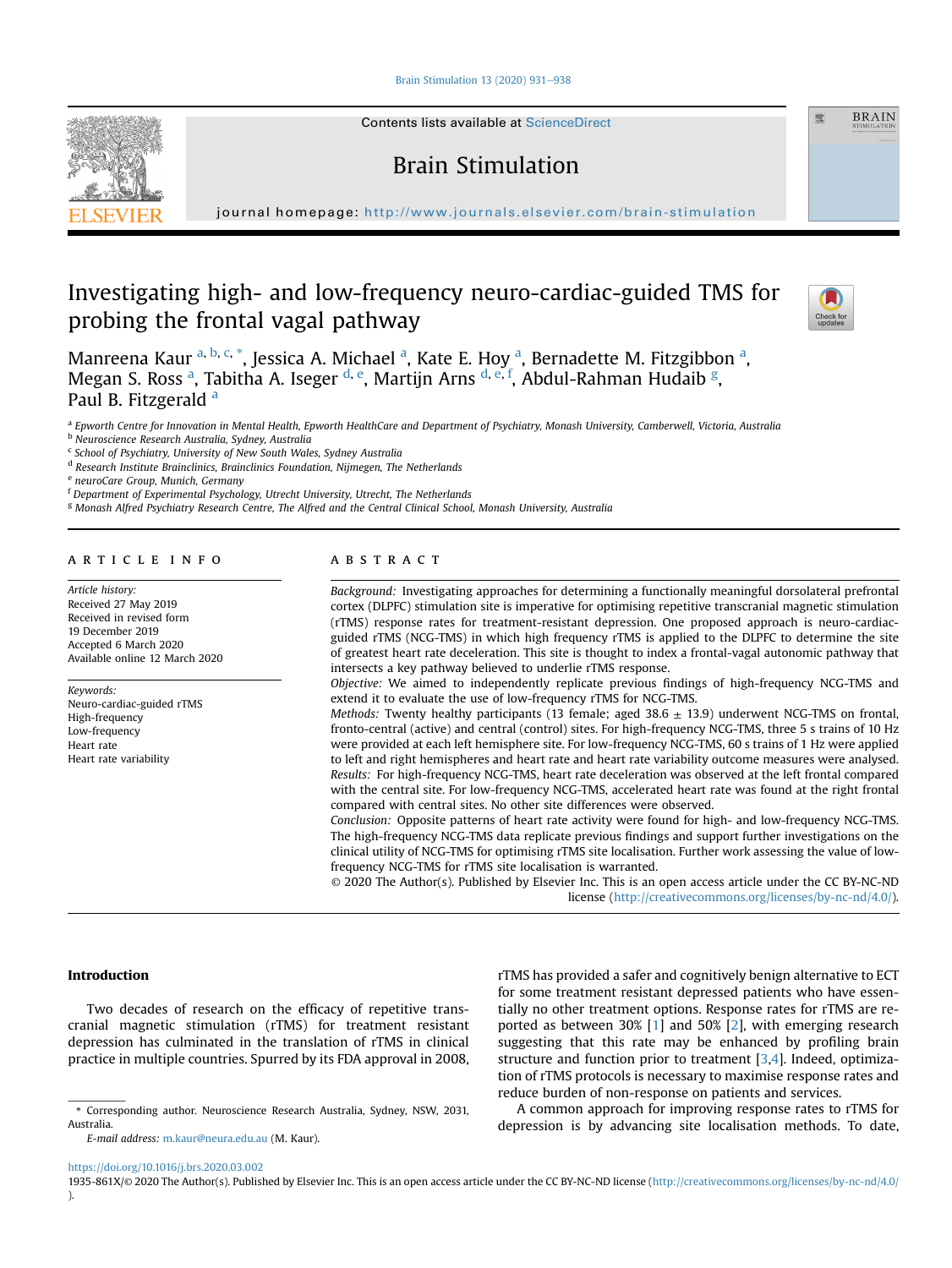relatively rudimentary localisation methods are used in the clinic for which the scalp location overlying the dorsolateral prefrontal cortex (DLPFC) is estimated; namely, 5 cm, 6 cm and F3 ( $10-20$  EEG system) methods [[5\]](#page-7-4). A spate of imaging studies have underscored the importance of considering differences in inter-individual brain morphology by showing that scalp measurement methods do not consistently localise the DLPFC accurately  $[6-8]$  $[6-8]$  $[6-8]$  $[6-8]$ . The clinical applicability of MRI guided neuronavigation of the DLPFC has been demonstrated by our group with better treatment outcomes reported using this method compared with the 5 cm method [\[8](#page-7-6)]. However, structural MRI guided neuronavigation has not been adopted into clinical practice largely due to the translational limitations (i.e. cost and practicality of imaging).

Another significant limitation of structural MRI guided neuronavigation for rTMS is that it does not target functionally connected brain areas, i.e. it is based on structural rather than functional brain activity. There is increasing support for depression as a 'network disorder' that is characterised by altered neuronal activity within spatially and temporally distinct functional networks [\[4](#page-7-3)]. Specific and connectivity-related abnormalities of the DLPFC and subgenual anterior cingulate cortex (sgACC), respective nodes of the central executive network and the default mode network, are the most reproducible findings in depression [\[4,](#page-7-3)[9\]](#page-7-7). Importantly, normalisation of DLPFC activity corresponds with antidepressant medication response [[10\]](#page-7-8) and, normalisation of sgACC activity corresponds with response to multiple depression treatments (e.g. SSRIs, rTMS, ECT, deep brain stimulation, vagus nerve stimulation) [[9](#page-7-7)]. Moreover, rTMS reportedly normalises depression related sgACC hyperconnectivity in the default mode network and modulates the interplay between the default mode network and the central executive network (both strongly implicated in the pathology of depression) [\[11\]](#page-7-9). These findings support the hypothesis that rTMS exerts its therapeutic benefit through the propogation of effects from stimulation of a critical cortical node (i.e. the DLPFC) to deeper subcortical structures in one or more interconnected networks. Compelling evidence for the relationship between DLPFC to sgACC functional connectivity and rTMS treatment response is now emerging. Specifically, Fox and colleagues [\[4\]](#page-7-3) showed in a retrospective analysis that the degree of negative (i.e. anti-) correlation of the DLPFC site of stimulation and sgACC functional connectivity predicted response to rTMS for depression, accounting for more than 70% of the variance in efficacy. The utility of DLPFC to sgACC functional connectivity in predicting clinical efficacy was further demonstrated by a prospective validation study [\[12](#page-7-10)] and an independent validation study of these findings [[3\]](#page-7-2). Critically, this body of work provides a promising avenue for the development of functionally meaningful site localisation methods for rTMS treatment of depression that are likely to result in improvements in treatment efficacy.

A potential avenue for identifying a functionally meaningful site based on the connectivity of the DLPFC to sgACC pathway for rTMS treatment may be to probe the brain-heart connection. The brainheart connection in the context of affective regulation has been long recognised by a plethora of neuroimaging and pharmacological studies in humans and animals [\[13](#page-7-11)[,14\]](#page-7-12). The top-down modulation of heart rate by the prefrontal cortex involves a frontal-vagal pathway from frontal nodes (including the prefrontal cortex, anterior cingulate and insula) to subcortical nodes within the medial visceromotor network [\[14](#page-7-12)]. Through vagal (i.e. parasympathetic) activation, indexed by heart rate deceleration, the prefrontal cortex is touted to have a parasympathoinhibitory in-fluence over subcortical nodes [[14\]](#page-7-12). The well-known autonomic nervous system characteristics of depression (i.e. reduced parasympathetic to sympathetic balance and the high incidence of cardiovascular disease) is therefore thought to result from reduced prefrontal cortex parasympathoinhibition [[15\]](#page-7-13). Within the medial visceromotor network, several lines of evidence support the sgACC as the cardinal frontal region for autonomic regulation; it directly and monosynaptically connects frontal nodes to subcortical structures (including the nucleus tractus solitarious of the vagus nerve) [[9](#page-7-7)]. A meta-analysis has reported that rTMS induces a reduction in heart rate and an increase in heart rate variability of moderate effect, particularly when applied to the prefrontal cortex compared with the motor cortex. These findings suggest that rTMS applied to the prefrontal cortex results in stimulation of the frontal vagal network involved in cardiovascular control [\[13](#page-7-11)]. The effect of stimulating the frontal vagal network with rTMS on heart rate thus provides an opportunity for probing DLPFC-sgACC connectivity shown to underlie rTMS clinical efficacy. Neuro-cardiac-guided TMS (NCG-TMS) is a newly developed method that proposedly probes the frontal vagal network in order to individualise DLPFC site of stimulation selection for rTMS treatment [[16\]](#page-7-14).

Iseger and colleagues [\[16](#page-7-14)] published the first insight into NCG-TMS; in this pilot study ( $n = 10$ ), the DLPFC site of greatest heart rate deceleration with rTMS was proposed as the optimal site for rTMS treatment and was shown to vary across individuals. In this study, high-frequency rTMS was applied to left and right  $10-20$ EEG frontal sites, F3/F4 and FC3/FC4 and, central sites C3/C4 as the control sites. For both left and right hemispheres, there was a general pattern of heart rate deceleration at frontal sites and heart rate acceleration at central cites. On the left hemisphere, the greatest heart rate deceleration was observed at F3 for 80% of participants, however, in 20% of participants the greatest heart rate deceleration was found at FC3. Similarly, on the right hemisphere, the greatest heart rate deceleration was shown at F4 for 60% of participants and at FC4 for 40% of participants. These data therefore indicate that for some participants, FC3 (and FC4) were more functionally connected to the frontal vagal network than F3 (and F4). As such, for these participants, rTMS provided at these sites may result in better treatment response compared with F3 (and F4). If these findings are replicated, NCG-TMS may be investigated as a possible strategy for personalised targeting of rTMS treatment.

The current study aimed to replicate the findings of Iseger et al. [[16\]](#page-7-14) on high-frequency NCG-TMS applied to the left hemisphere in a larger and independent sample. Secondarily, we aimed to evaluate the applicability of NCG-TMS for low-frequency rTMS treatment, since it is equally efficacious for depression, is better tolerated [[17\]](#page-7-15) and potentially safer [\[18](#page-7-16)[,19](#page-7-17)] than high-frequency rTMS. In addition, a low-frequency NCG-TMS protocol allows for a longer period of concurrent heart rate recording during rTMS, therefore allowing us to further assess the value of heart-rate variability measures for NCG-TMS as well as testing the direct effects of this rTMS protocol.

## Materials and methods

# Participants and procedure

Twenty healthy participants (13 females) aged between 18 and 65 years (range  $= 20-62$ ; mean  $= 38.6 \pm 13.9$ ) were recruited via flyers, public notice boards and on social media. Exclusion criteria were contraindications to TMS (including but not limited to the presence of metal inside the head excluding dental work, professional drivers, pregnancy or currently breast-feeding and history of seizure), history of neurological or psychiatric disorders, and history of or current cardiac abnormalities. Participants were screened for psychopathology using the M.I.N.I International Neuropsychiatric Interview [\[20\]](#page-7-18). Prior to testing, participants were asked to refrain from consumption of nicotine (for at least 3 h), caffeine (for at least 2 h) and alcohol (for at least 12 h), respectively and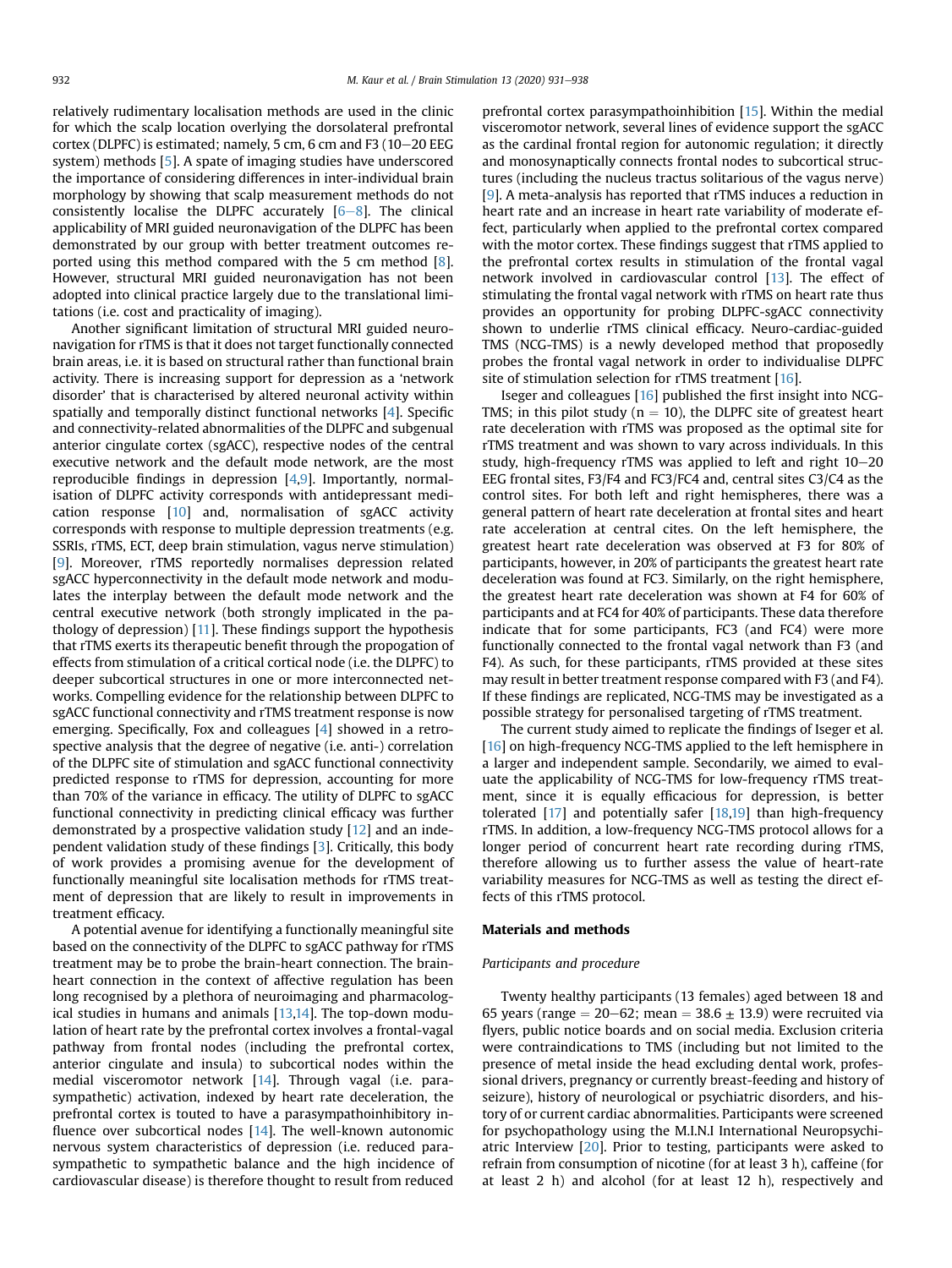abstinence was confirmed with participants immediately before the testing session.

After the provision of informed consent, participants underwent clinical interview to screen for psychopathology and substance use with a trained researcher (JM) and then, resting motor threshold (RMT) assessment of the left- and right-motor cortices. Thereafter, electrocardiogram (ECG) electrodes were attached and participants were seated, asked to relax, limit any movement and avoid talking during testing. Once ECG trace quality was checked via visual inspection and participants were settled, 2 min of resting ECG was recorded. High-frequency and low-frequency rTMS protocols were then administered and ECG was recorded concurrently. The order of frequency type was counter-balanced across participants.

This study was approved by the Alfred Hospital and Monash University Human Research Ethics Committees and written informed consent was provided by all participants, in keeping with the declaration of Helsinki.

# Power analysis

A power analysis was conducted based on a 2-tailed t-test using two dependent means, with alpha set at 0.05 and power set at 90% (GPower 3.1). The calculation was based on the Cohen's d effect sizes achieved by the previously published pilot study ( $n = 10$ ) on high-frequency NCG-TMS [\[16\]](#page-7-14). For the effect size of 1.0 for the comparison between F3–C3, the required sample was  $n = 13$  and, for the effect size of 0.88 for the comparison between FC3 $-$ C3, the required sample was  $n = 16$ . Therefore, based on the available data, the sample of  $n = 18$  in this replication study was sufficient to detect differences in heart rate between frontal and central sites with high-frequency NCG-TMS.

# Neuro-cardiac-guided TMS data acquisition

Stimulation was applied using a Medtronic MagPro stimulator and a 70-mm diameter figure-of-8 coil. Single-pulse TMS was applied to the left- and right-motor cortices to measure the RMT for each hemisphere using electromyography using standard published methods [\[21](#page-7-19)]. ECG electrodes were attached to the middle of the breast bone (ground electrode), to the right above the right breast and to the left below the left breast. ECG was recorded during stimulation with the nCG-ENGAGE HR (neuroCare, Munich, Germany) and NCG-TMS purposely designed 10-20 EEG caps (without electrodes) were used to guide site of stimulation. Fz was the first site stimulated with each rTMS protocol in order to accustom the participant to the sensation of each type of stimulation and to titrate the intensity up to 100% left or right RMT, which ever was higher. For the high-frequency protocol, three 5 s trains of 10 Hz at 100% of RMT with a 30 s inter-train interval were applied to 3 locations (excluding Fz) on the left hemisphere, F3, FC3 and C3. Left and right central sites (C3 and C4) were stimulated as control sites for comparison to left and right frontal and fronto-central sites (F3, FC3 and F4, FC4, respectively). For the low-frequency protocol, a single 60 s train of 1 Hz at 100% of RMT with a 30 s inter-train interval was applied at 6 locations (excluding Fz) on the left (F3, FC3 and C3) and right (F4, FC4 and C4) hemispheres.

# Data processing

Automatic R-peak detection was performed by the nCG-ENGAGE HR. All data were visually inspected to determine correct detection of R peaks and movement artefacts. All data were sampled at a rate of 1000 Hz. The high-frequency data analyses were identical to the study by Iseger et al. [\[16\]](#page-7-14). To control for the effect of respiration on heart rate, R-R values from the trough at pre-stimulation, trough 1, trough 2 and trough 3 (at each site) were used in analyses. Data were averaged and normalised to z-scores to reduce inter-individual and inter-train effects using the formula: trial  $1 -$  trial  $0$ /sd trial 0 (repeated for trials 2 and 3). Note, due to the short duration of high-frequency rTMS trains (i.e. 5 secs), heart rate variability measures could not be determined. The lowfrequency NCG-TMS data was imported into Kubios Premium (ver. 3.0.2) [[22](#page-7-20)] for analysis of mean R-R interval and heart rate variability data. Data were corrected for ectopic or misplaced beats and movement artefact by interpolation (using the automatic correction feature in Kubios Premium). Data requiring corrections for more than 5% of total R-peaks were excluded. Two heart rate variability measures known to reflect parasympathetic system activity [\[23\]](#page-7-21) were chosen for analysis; i) the time domain measure, Root Mean Square of the Successive Differences (RMSSD) calculated from the R-R intervals, and ii) the frequency domain measure, highfrequency power log (HF-HRV; 0.15 Hz-0.4 Hz). HF-HRV was calculated by Fast Fourier Transform based on Welch's periodogram (window width of 300 s, 50% overlap).

#### Statistical analyses

For the high-frequency data, SPSS 23.0 (SPSS Inc., Chicago, Illinois, USA) for Windows was used to perform analyses. To replicate the differences in heart rate change between sites described by Iseger and colleagues [[16\]](#page-7-14), the high-frequency data were analysed using paired samples t-tests (one-tailed). Cohen's d effect sizes were generated to assess pair-wise differences in heart rate change between sites with high-frequency rTMS. The optimal location for individuals was determined by the site of greatest heart rate deceleration.

Analyses for the low-frequency NCG-TMS data were run with SAS 9.4 (SAS institute, Cary NC). Three (site) x 2 (hemisphere) repeated measures analyses of variance (ANOVA) were written to test the hypothesis of site differences for outcomes mean R-R interval, mean RMSSD and mean HF-HRV across left and right hemispheres. The site (F, FC, and C) and hemisphere (left, right) were modelled as within subject variables so that each participant was represented by 6 data points or rows. To minimise the correlation between the mean and variance for each outcome measure, natural log transformations were applied. Further, whenever the sphericity assumption was not met, Huynh-Feldt corrected  $p$  values were reported. Bonferroni post-hoc pairwise comparisons between sites within site by hemisphere (site\*hemisphere) were adjusted for multiplicity using Bonferroni correction. Additionally, the effect sizes or Cohen's d were calculated for significant score differences within site\*hemisphere. The alpha level was set at two-tailed 0.05.

# Results

# Participant sample

Following inspection of ECG data (see [Fig. 1\)](#page-3-0), eighteen participants (11 females; aged 38.7  $\pm$  13.5) with a mean left RMT of  $49.7 \pm 5.9$  were included in the high-frequency NCG-TMS analysis after  $n = 2$  were excluded due to technical recording issues. No high-frequency data were lost to incorrect R peak detection. For the low-frequency data, 19 participants (12 females; aged  $38.9 \pm 14.1$ ) were included in the analysis after  $n = 1$  were excluded due to  $> 1/25$ of R peaks rejected in at least one variable. For this sample, the mean RMT for left and right motor cortices were  $50.0 \pm 5.7$  and  $49.9 \pm 8.9$ , respectively.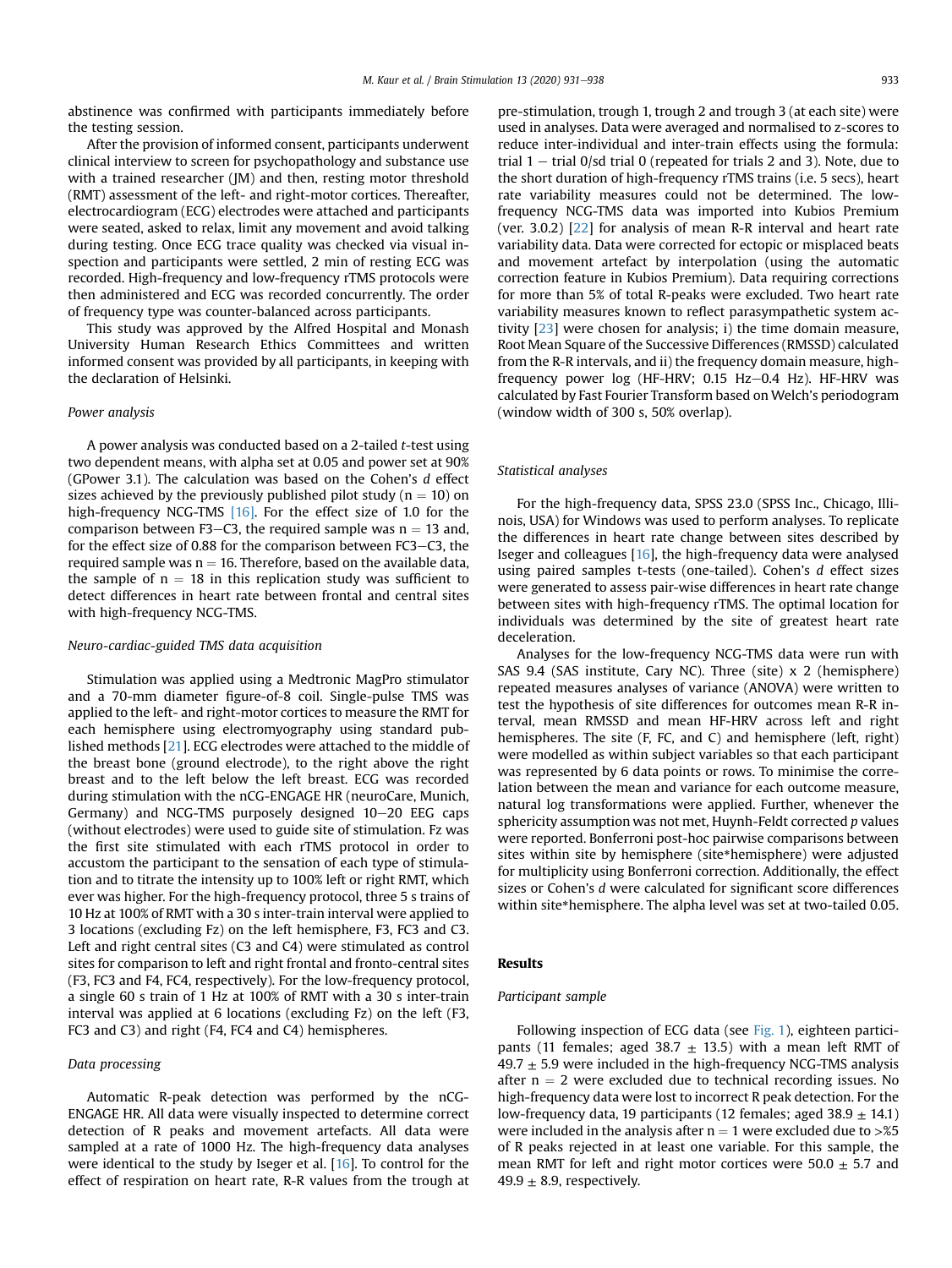<span id="page-3-0"></span>

Fig. 1. An example of high-frequency NCG-TMS (top) and low-frequency NCG-TMS (bottom) data with the ECG trace represented in blue, the TMS triggers represented in red and the R-peak detection by the NCG-TMS module in yellow. (For interpretation of the references to colour in this figure legend, the reader is referred to the Web version of this article.)

# High-frequency NCG-TMS

As expected, the difference in heart rate (mean z-scores) with high-frequency rTMS between F3 (mean  $= 1.50 \pm 3.68$ ) and C3 (mean  $= -0.36 \pm 1.11$ ) was significant and of medium to large effect  $[t(17) = 2.08, p = .02, d = 0.69]$ . While the difference in heart rate change between FC3 (mean  $= 0.22 \pm 1.60$ ) and C3 was not significant  $[t(17) = 1.27, p = .22]$ , significance emerged for the difference between F3 and FC3  $[t(17) = 1.77, p < .05]$ . Small to medium effect sizes were found for the pair-wise comparisons between FC3 and C3 ( $d = 0.42$ ) and, F3 and FC3 ( $d = 0.45$ ). The pattern of heart rate change across sites is displayed in [Fig. 2](#page-4-0) and percentage distributions of optimal site at the individual level are shown in [Table 1.](#page-4-1)

### Low-frequency NCG-TMS

The raw means and standard deviations for R-R interval, RMSSD and HF-HRV are shown in [Table 2.](#page-5-0) For mean R-R interval, the analyses showed a significant effect of site  $[F(2, 36) = 4.87, p = .01]$ . Post-hoc comparisons revealed a significant mean difference between F4 and C4  $(d = -0.67, p = .02)$ . The hemisphere and site\*hemisphere effects were not statistically significant at 0.05 level (see [Table 3](#page-5-1)). We noted a significant hemisphere effect on RMSSD scores [F (1, 18) = 5.28,  $p = .03$ ] but no effect of site  $(p > .05)$ . For HF-HRV, there were no significant effects of site, hemisphere or their interaction on scores (all  $p > .05$ ). As noted in [Table 4](#page-5-2), no post-hoc mean differences within site within site\*hemisphere have approached significance for HF-HRV or RMSSD outcomes. Simply stated, for R-R interval, while there was no effect of laterality across sites, there was an effect of site across both the hemispheres, with differences across sites showing a significant heart rate acceleration at F4 compared to C4. For RMSSD, there was a difference in left versus right hemispheres across sites but no effect of site across hemispheres. [Fig. 3](#page-5-3) shows that the pattern of R-R interval means (log transformed) across sites is similar for both hemispheres, with accelerated heart rate at frontal compared with central sites. [Fig. 4](#page-5-4) depicts the different RMSSD (log transformed) patterns across hemispheres. The percentage distributions of site with the most accelerated heart rate at the individual level are shown in [Table 5.](#page-6-0)

# Exploratory post-hoc analyses

In light of previous research reporting skull to cortex distance increases with age at a greater rate for the prefrontal cortex compared to the motor cortex  $[24]$  $[24]$  $[24]$ , the relationships between heart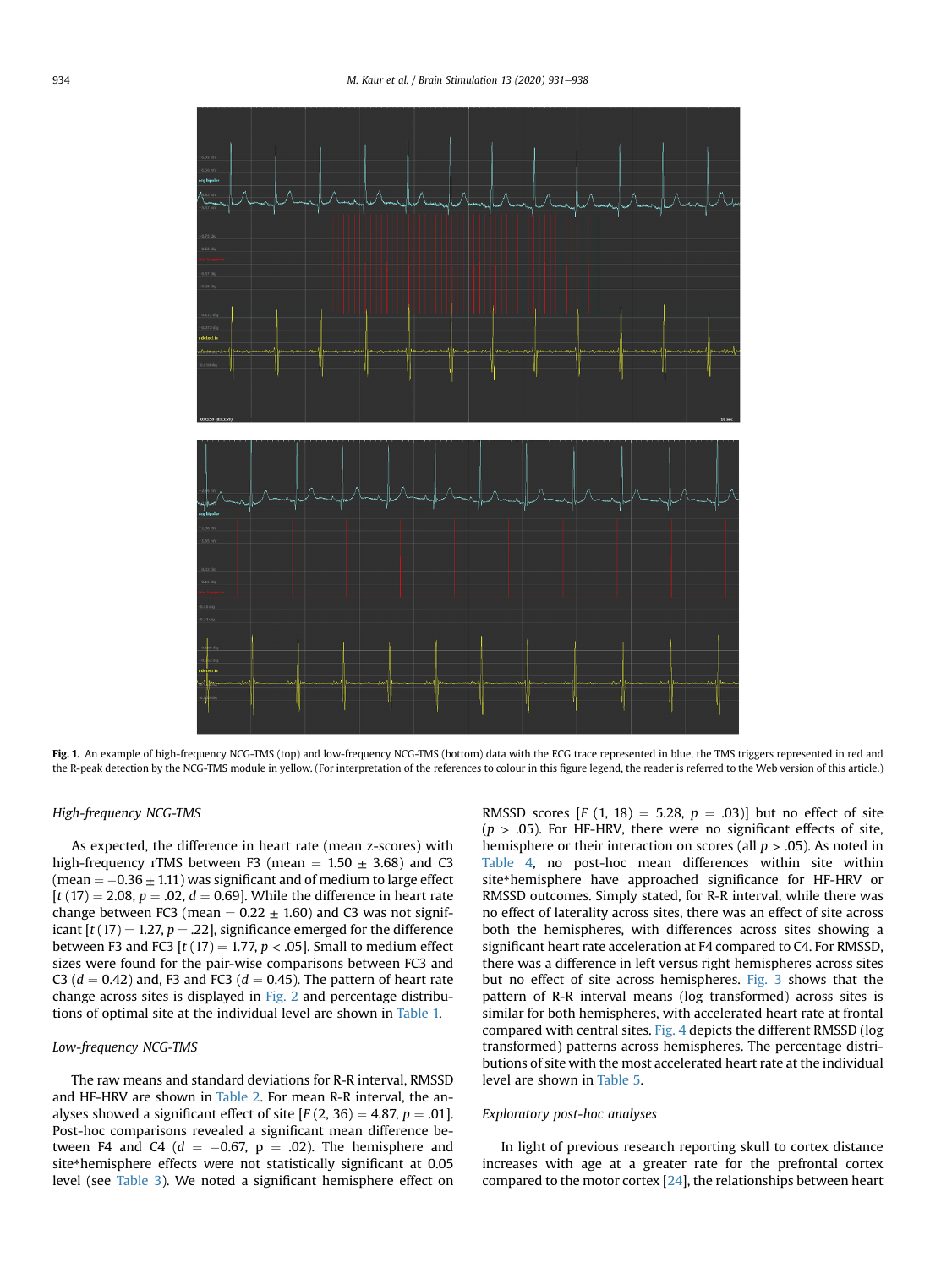<span id="page-4-0"></span>

Fig. 2. A bar graph showing the pattern of heart rate change (mean z-scores and standard error) across sites of stimulation with F3 and FC3 as test sites and C3 as the control site. Note:  $*$  denotes significance at  $p < .05$ .

rate with high- and low-frequency NCG-TMS and age were explored post-hoc using Pearson's correlation analyses. For highfrequency NCG-TMS, no significant relationships between heart rate at F3, FC3 or C3 ( $r = 0.01$ ,  $r = 0.06$  and  $r = -0.17$ , respectively) and age were observed (all  $p > .05$ ). Similarly for low-frequency NCG-TMS, no significant relationships between heart rate at F3, FC3 or C3 ( $r = 0.07$ ,  $r = 0.03$  and  $r = 0.04$ , respectively) and age were found (all  $p > .05$ ). The means and standard deviations for age are included in [Tables 1 and 5.](#page-4-1)

The overlap between optimal sites for high- and low-frequency NCG-TMS on the left hemisphere was assessed for the  $n = 17$  participants who had useable NCG-TMS data for both high- and lowfrequency protocols. For 47% of participants, the frontal site of greatest heart rate deceleration with high-frequency NCG-TMS was the same as the frontal site of greatest heart rate acceleration with low-frequency NCG-TMS, for which the probability was 50%. Similarly, the observed proportion (32%) was similar to the expected proportion (33.3%) of participants who had the same overall site of greatest heart rate deceleration with high-frequency NCG-TMS and overall site of greatest heart rate acceleration with lowfrequency NCG-TMS.

### Discussion

The present study forms part of an early literature on NCG-TMS and is the first independent replication study of heart rate deceleration with high-frequency NCG-TMS at F3 compared to C3, where heart rate acceleration is observed. In addition, while not significant, a similar pattern of heart rate deceleration was seen at FC3 compared with C3. At the individual level, these data showed marked inter-individual variability in the left hemisphere site of greatest heart rate deceleration. Additionally, the current study is

# <span id="page-4-1"></span>Table 1

A table presenting the number (N) and percentage (%) of individuals with the greatest heart rate deceleration at each site (i.e. the chosen optimal site) with highfrequency NCG-TMS. Means and standard deviations are reported for each group.

|                   | F٩            | FC3           | C3              |
|-------------------|---------------|---------------|-----------------|
| N                 | 10/18         | 5/18          | 3/18            |
| %                 | 55.6%         | 27.8%         | 16.7%           |
| Mean age $\pm$ SD | $42.6 + 13.0$ | $35.0 + 14.3$ | $31.7 \pm 14.2$ |

the first to assess low-frequency NCG-TMS for which we showed no effect of laterality but an effect of site with accelerated heart rate at F4 compared to C4. For heart rate variability measures with lowfrequency NCG-TMS, there was a laterality effect for RMSSD, however, there were no post-hoc site differences within the site by hemisphere interaction. There was no effect of hemisphere, site or site by hemisphere interaction for HF-HRV. Marked inter-individual variability in site of greatest accelerated heart rate for left and right sites with low-frequency NCG-TMS were noted, with a similar pattern of distribution compared with high-frequency NCG-TMS. Further inspection of the data revealed that the proportion of overlap in greatest site of heart rate deceleration and acceleration with high- and low-frequency NCG-TMS, respectively, was consistent with the proportion expected by chance. These high-frequency NCG-TMS findings replicate the earlier pilot study [[16\]](#page-7-14) supporting that the frontal vagal pathway may be probed using high-frequency NCG-TMS, with the frontal location of vagal activation varying across individuals. Furthermore, this study suggests that the lowfrequency rTMS may have utility for NCG-TMS and highlights the differential physiological effects of low- and high-frequency rTMS.

Our independent replication of frontal patterns of heart rate deceleration with high-frequency rTMS corroborates previous NCG-TMS findings [[16\]](#page-7-14) and the meta-analysis of the effect of rTMS on heart rate [\[13](#page-7-11)]. These data support the theory that rTMS of the prefrontal cortex engages the frontal vagal pathway [\[14](#page-7-12)] which critically intersects the DLPFC to sgACC pathway thought to underpin the rTMS therapeutic mechanism [[3,](#page-7-2)[4](#page-7-3)[,12\]](#page-7-10). On inspection of the optimal site distribution at the individual level, for the majority of participants, the greatest heart rate deceleration was at F3 followed by FC3, in keeping with the NCG-TMS [[16\]](#page-7-14) and the broader rTMS site localisation literature [\[25\]](#page-7-23). However, it was unexpected that in a small number of participants ( $n = 3$ ), greatest heart rate deceleration was at C3, the control site. This could be attributed to individual variability in site of greatest connectivity to the sgACC or brain morphology. Another explanation relates to factors that could not be kept constant for stimulation at different sites (at different times) such as anxiety levels or discomfort during stimulation which may have influenced the sympathetic to parasympathetic balance. In this instance, it is plausible that for some individuals, stimulation on F3 or FC3 could have been more uncomfortable than at C3 and, the ensuing increased sympathetic activity could mask potential parasympathetic activity. Another point for discussion is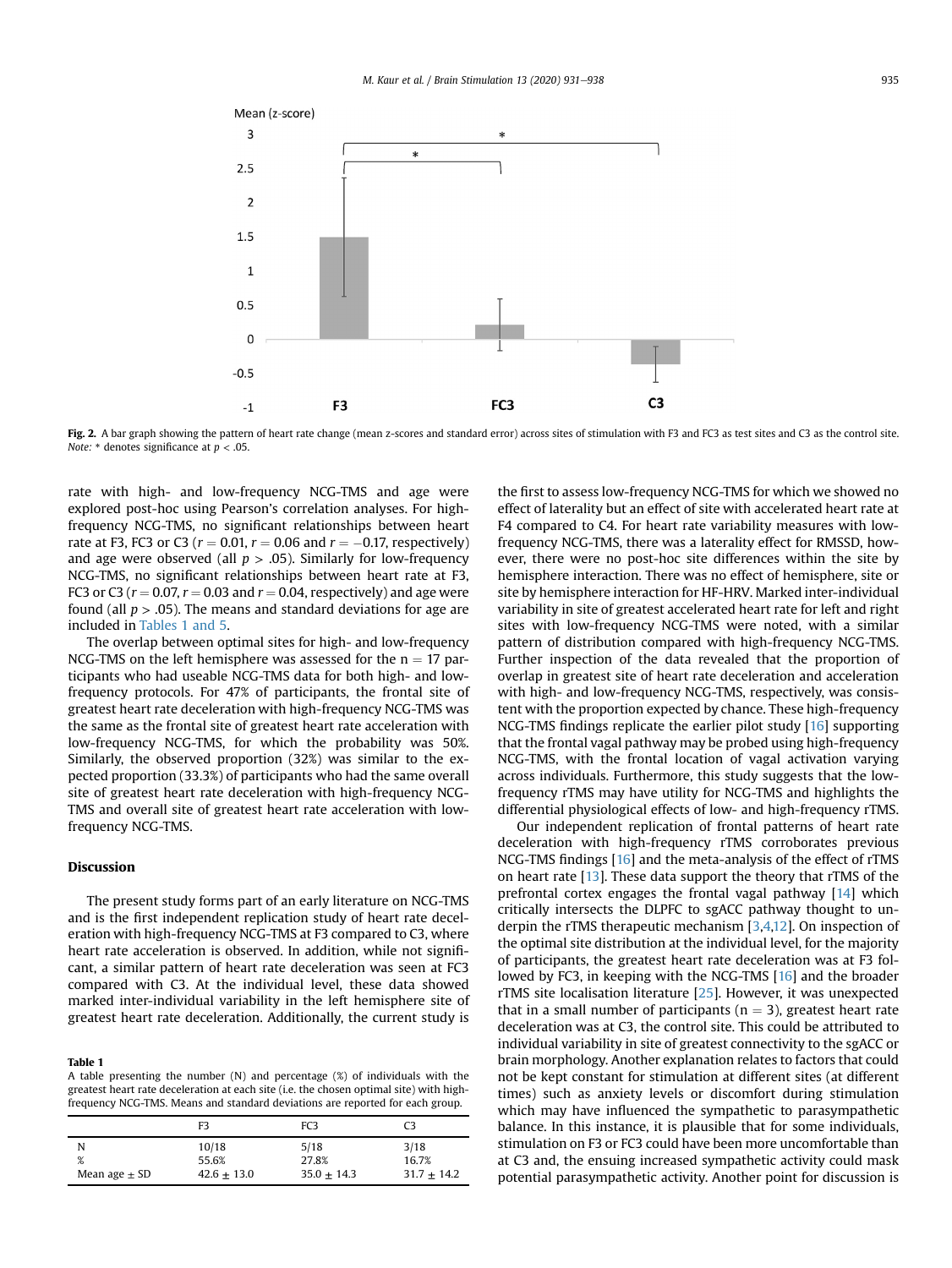<span id="page-5-0"></span>

| <b>Table 2</b>                                                                                                                                                            |
|---------------------------------------------------------------------------------------------------------------------------------------------------------------------------|
| The raw means $\pm$ standard deviations for the left (F3, FC3, C3) and right (F4, FC4, C4) sites for R-R interval, RRMSD and HF-HRV power (log) for low-frequency NCG-TMS |

|                              | Left hemisphere                                 |                                                 |                                                 | Right hemisphere                                  |                                                 |                                                 |
|------------------------------|-------------------------------------------------|-------------------------------------------------|-------------------------------------------------|---------------------------------------------------|-------------------------------------------------|-------------------------------------------------|
|                              | F3                                              | FC3                                             |                                                 | F <sub>4</sub>                                    | FC4                                             | C <sub>4</sub>                                  |
| $R-R$<br>RMSSD<br>Log HF-HRV | $863.7 + 131.8$<br>$32.9 + 19.6$<br>$5.7 + 1.3$ | $862.4 + 135.4$<br>$31.3 + 17.3$<br>$5.7 + 1.5$ | $868.0 + 130.4$<br>$34.0 + 19.0$<br>$5.7 + 1.4$ | $850.4 + 131.9$<br>$30.1 \pm 16.6$<br>$5.4 + 1.5$ | $855.0 + 125.9$<br>$32.1 + 19.6$<br>$5.7 + 1.4$ | $864.3 + 129.8$<br>$30.0 + 19.0$<br>$5.5 + 1.4$ |

## <span id="page-5-1"></span>Table 3

The repeated measures ANOVA results for site, hemisphere and site by hemisphere interaction with corresponding F statistics (degrees of freedom, error degrees of freedom) and p values for R-R interval, RRMSD and HF-HRV (all log transformed) for the low-frequency NCG-TMS sample (n = 18). Note: \* denotes p < .05.

| Outcome    | Site     |         | Hemisphere |         | Site*Hemisphere |      |
|------------|----------|---------|------------|---------|-----------------|------|
|            | F(2, 36) |         | F(1, 18)   |         | F(2, 36)        |      |
| Log R-R    | 4.87     | $0.01*$ | 3.90       | 0.06    | 1.20            | 0.31 |
| Log RMSSD  | 0.09     | 0.91    | 5.28       | $0.03*$ | 2.56            | 0.09 |
| Log HF-HRV | 0.68     | 0.51    | 3.97       | 0.06    | 2.60            | 0.09 |

#### <span id="page-5-2"></span>Table 4

Mean differences matrix for Bonferroni pairwise comparisons for each outcome (log transformed) for site within site\*hemisphere. Note: \* denotes  $p < .05$ .

| Outcome    | Hemisphere | Site | Mean   | F         | FC     |
|------------|------------|------|--------|-----------|--------|
| $Log R-R$  | Left       | F    | 6.7479 |           |        |
|            |            | FC   | 6.7461 | 0.0018    |        |
|            |            | C    | 6.7537 | 0.0057    | 0.0075 |
|            | Right      | F    | 6.7324 |           |        |
|            |            | FC   | 6.7388 | 0.0064    |        |
|            |            | C    | 6.7497 | $0.0173*$ | 0.0109 |
| Log HF-HRV | Left       | F    | 5.7199 |           |        |
|            |            | FC   | 5.6645 | 0.0554    |        |
|            |            | C    | 5.7389 | 0.0191    | 0.0745 |
|            | Right      | F    | 5.4049 |           |        |
|            |            | FC   | 5.6906 | 0.2857    |        |
|            |            | C    | 5.4626 | 0.0577    | 0.2280 |
| Log RMSSD  | Left       | F    | 3.3191 |           |        |
|            |            | FC   | 3.2796 | 0.0395    |        |
|            |            | C    | 3.3625 | 0.0434    | 0.0829 |
|            | Right      | F    | 3.2412 |           |        |
|            |            | FC   | 3.2666 | 0.0254    |        |
|            |            | C    | 3.2093 | 0.0319    | 0.0573 |

<span id="page-5-3"></span>

Fig. 3. A line graph depicting the pattern of R-R interval means (log transformed) across the frontal (F), fronto-central (FC) and central (C) sites for left (white) and right (black) hemispheres for low-frequency NCG-TMS.

that heart rate deceleration at FC3 compared to C3 was not significant, unlike the previous study [\[16](#page-7-14)]. Notwithstanding, the effect size for this comparison ( $d = 0.42$ ) is similar to the effect size for FC3/FC4 compared with C3/C4 ( $d = 0.47$ ) generated by a recent

<span id="page-5-4"></span>

Fig. 4. A line graph depicting the pattern of root mean square of the successive differences (log transformed) across the frontal (F), fronto-central (FC) and central (C) sites for left (white) and right (black) hemispheres for low-frequency NCG-TMS.

individual participant meta-analyses [[26](#page-7-24)]. The meta-analysis combined available high-frequency NCG-TMS datasets, including the data in the current study ( $n = 66$  healthy participants with left and/or right hemisphere data), with the objective of increasing power and to test any laterality effects. Importantly, the metaanalysis substantiates the findings in this study by showing heart rate deceleration at F3/F4 compared to C3/C4 ( $d = 0.56$ ) and at a lesser degree, FC3/FC4 compared to C3/C4. Further, there was no significant effect of laterality.

The difference in heart rate with low-frequency NCG-TMS between F4 and C4 is consistent with high-frequency NCG-TMS findings [[16\]](#page-7-14) despite that heart rate is accelerated at F4 compared with C4 (rather than decelerated as observed with high-frequency NCG-TMS) which, taken together with the null findings in heart rate variability measures of parasympathetic activity, reflects net sympathetic over parasympathetic activity [[14\]](#page-7-12). The difference between F4 and C4 is moderate to large in effect and the visual heart rate pattern across sites on both hemispheres is similar (albeit non-significant on the left), lending some confidence in the finding. Of note, cerebral laterality effects of cortical autonomic control have previously been documented [[27,](#page-7-25)[28\]](#page-7-26), including a study showing more pronounced effects of low-frequency rTMS on the right hemisphere [[29](#page-7-27)], in line with the current results.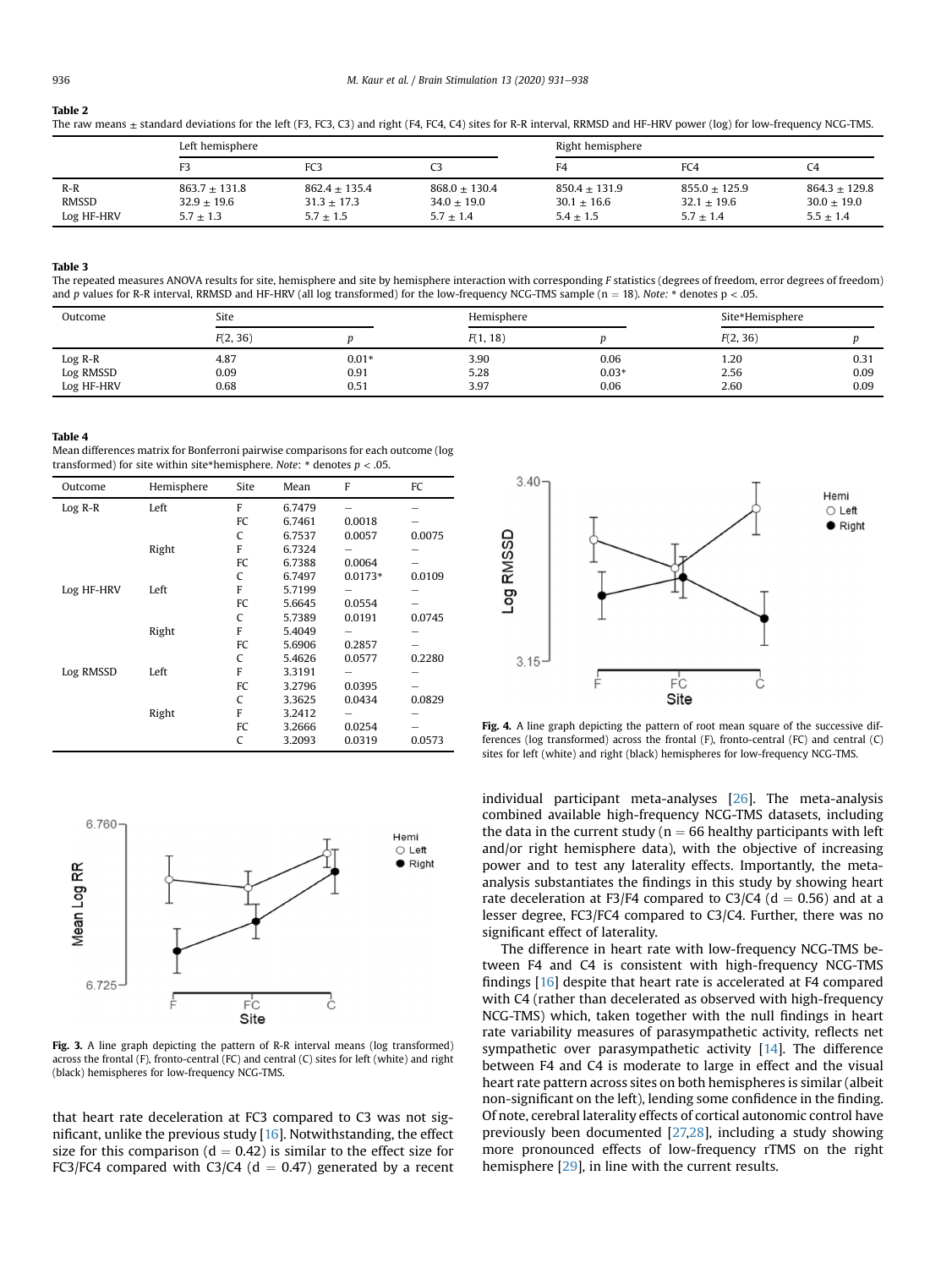<span id="page-6-0"></span>A table presenting the number (N) and percentage (%) of individuals with the greatest accelerated heart rate (R-R interval) at each site within left and right hemispheres with low-frequency NCG-TMS. Means and standard deviations are reported for each group.

|                   |                 | DC <sup>o</sup><br>نسا'ا | ີ               | FД              | FC4             | C4              |
|-------------------|-----------------|--------------------------|-----------------|-----------------|-----------------|-----------------|
|                   | 8/19<br>42.1%   | 7/19<br>36.8%            | 4/19<br>21.1%   | 11/19<br>58%    | 6/19<br>31.6%   | 2/19<br>10.5%   |
| Mean age $\pm$ SD | $33.9 \pm 12.6$ | $42.6 \pm 15.6$          | $42.8 \pm 14.9$ | $42.0 \pm 14.1$ | $33.8 \pm 13.0$ | $37.5 \pm 21.9$ |

The opposite pattern in heart rate measures with high and lowfrequency rTMS is consistent with the broader literature reporting of differential biological effects of these rTMS types [[30](#page-7-28)]. While the specific effects of low- and high-frequency rTMS are not clear, the most replicable finding for low-frequency is that it produces a decrease in cortical excitability, whereas, more contentiously, highfrequency produces an increase in cortical excitability and potentially, a reduction in cortical inhibition. It is possible that with lowfrequency rTMS on the prefrontal cortex, the net effect is a dampening of parasympathoinhibition which then allows an increase in sympathoexcitation. With high-frequency, if the net effect is increased cortical excitability, this could result in parasympathoinhibitory potentiation. It is also worth noting that lowfrequency trains were far longer than high-frequency trains (1 min vs 5 s); the effect of low-frequency rTMS on heart rate was measured by net heart rate change over this period and any shortterm heart rate changes with rTMS may have been masked. Unexpectedly, this study did not show any greater spatial overlap between site of greatest heart rate deceleration and acceleration with high- and low-frequency rTMS, respectively, than expected by chance. This suggests that the net sympathetic activity may have been elicited through a different frontal pathway. Indeed, indirect and direct sympathoexcitatory and parasympathoinhibitory pathways are involved in the frontal modulation of the autonomic network [[14\]](#page-7-12). Thus, the low-frequency protocol could have probed an alternate frontal pathway which leads to net sympathetic activity. However, these interpretations should be considered with caution given the complex intersection in understanding the effect of rTMS frequency types and the physiology of autonomic control.

To advance this emerging field of research, mechanistic neurobiological studies to validate proposed NCG-TMS mechanisms and on samples of depressed patients are required to assess its value in guiding site localisation for rTMS treatment of depression. Moreover, while we found no significant relationships between heart rate with NCG-TMS and age in this study, future research should explore age a confounding factor. In the context of rTMS, age effects appear to be particularly relevant for those over 55 years old [\[24\]](#page-7-22) and since only 1 participant was over 55 years old in the current study, any potential effect of age in this study is likely to be minimal. Notably, through measuring an observable effect of activation of the frontal vagal pathway (i.e. heart rate), the NCG-TMS method could likely be used in future studies to establish a true frontal threshold, similar to the motor threshold, and thus resolve the possible issue of differences in frontal and motor cortices. It is also unclear to what extent the sensory experience of rTMS on different frontal and central  $10-20$  sites influences heart rate, a potential limitation that deserves evaluation in future research. Further, the low-frequency NCG TMS data could not be corrected for baseline heart rate (unlike for high-frequency NCG-TMS); due to the dynamic nature of heart rate fluctuations over the 1 min length of the heart rate recording, any baseline correction obscured the results. Therefore, heart rate at each site for this condition was compared relative to heart rate at the other sites. Lastly, although a 'practice' site (i.e. Fz) was included in this protocol to accustom participants to the sensation and to up titrate the intensity of rTMS, the stimulation order of sites was not controlled for in this study and any site order effects may have influenced the results.

# Conclusions

The present study extends previous findings on high-frequency NCG-TMS and provides further evidence that rTMS applied on frontal sites can modulate autonomic control via a frontal vagal pathway which is thought to overlap the DLPFC-sgACC pathway underlying rTMS efficacy for depression. If the proposed mechanism of NCG-TMS is validated, high-frequency NCG-TMS may have potential as an affordable method for individualised targeting of site for rTMS treatment of depression. While further research is needed to assess the value of low-frequency rTMS for NCG-TMS, these data substantiate the extant literature showing differential effects of high- and low-frequency rTMS.

# Funding statement

MK and BMF are supported by National Health and Medical Research Council (Australia) Early Career Fellowships (GNT1112611 and GNT1070073, respectively); KEH is supported by a National Health and Medical Research Council (Australia) Dementia Research Leadership Fellowship (GNT1135558); PBF is supported by a National Health and Medical Research Council (Australia) Practitioner Fellowship (GNT1078567). The National Health and Medical Research Council had no role in the analysis or interpretation of these data, in the writing of this report or the decision to submit the paper for publication. This project was also supported by the Department of Industry, Innovation and Science (Australia) and Medibio Ltd through an Innovations Connections Facilitation grant (ICG000493).

# Contributors

MK, KH, BMF, MA and PBF were involved the study design and writing of the protocol; MK and JAM performed the literature searches; JAM and MSR recruited and performed experimental testing of subjects; MK, JAM, MSR and TI developed and performed raw data analysis; MK, KH, BMF and PBF managed the study; MK and ARH conducted statistical analyses. All authors contributed to the interpretation of the data and have approved the manuscript.

## Declaration of competing interest

PBF has received equipment for research from MagVenture A/S, Medtronic Ltd, Neuronetics and Brainsway Ltd and funding for research from Neuronetics. He is on scientific advisory boards for Bionomics Ltd and LivaNova and is a founder of TMS Clinics Australia. MA reports options from Brain Resource (Sydney, Australia), is unpaid research director of the Brainclinics Foundation, a minority shareholder in neuroCare group (Munich, Germany); TAI and MA are co-inventor on a patent application covering NCG-TMS, but do not own the patent nor receive any royalties related to this patent; Research Institute Brainclinics received research funding from Brain Resource (Sydney, Australia) and neuroCare group (Munich, Germany); equipment support from Deymed, neuroConn and MagVenture, however data analyses and writing of this manuscript were unconstrained. We have no other conflicts of interest to declare.